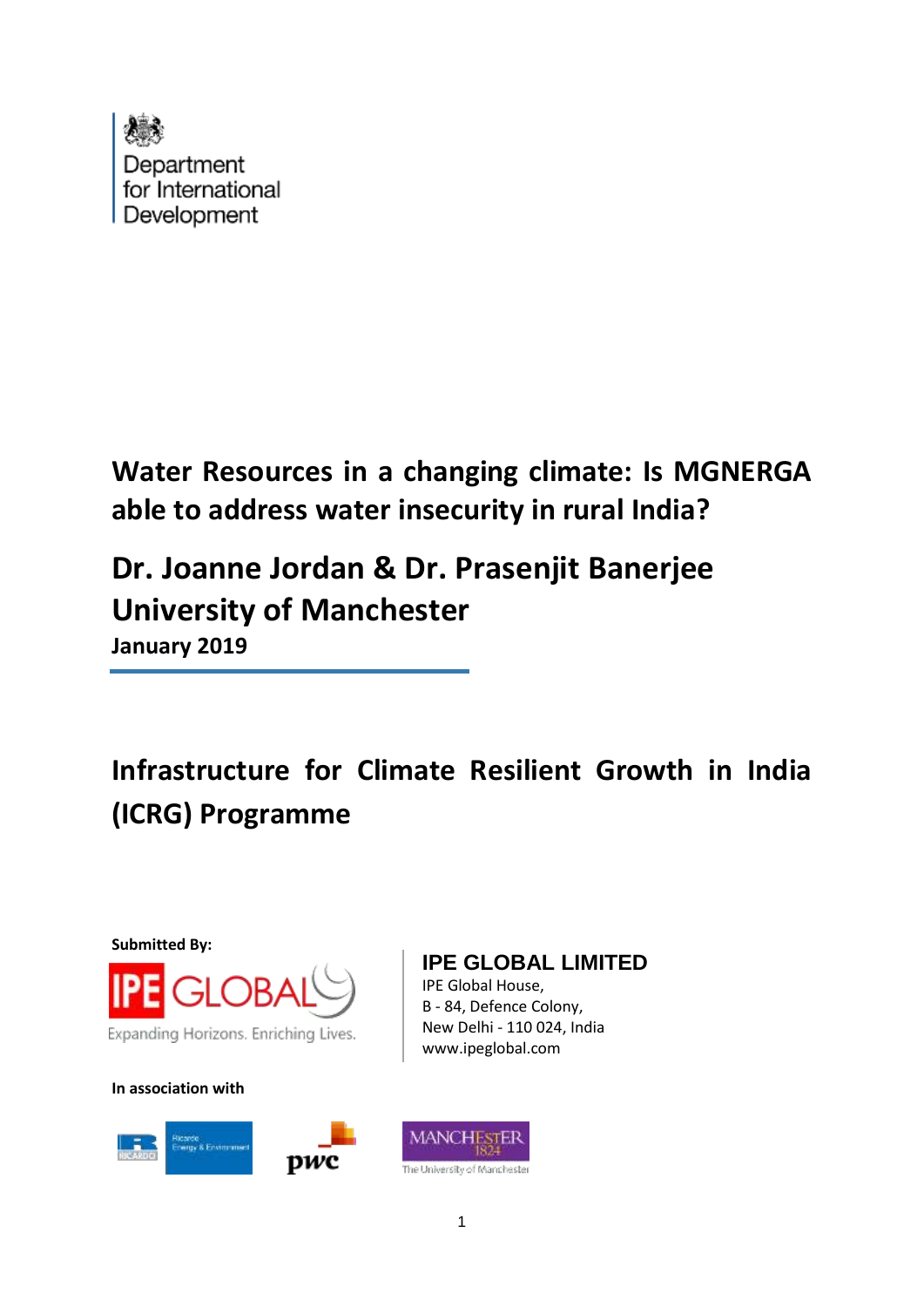## **Water resources in a changing climate: is MGNREGA able to address water insecurity in rural India?**

Banerjee, P. and Jordan, J. C.

#### **Abstract**

India is one of the worst water-stressed countries in the world. Climate change is expected to pose serious challenges to water resources in terms of availability and quality. Therefore, this paper aims to 'investigate the opportunities and challenges of improving water security through MGNREGA' via mixed method case-study research in eleven ICRG villages in Odisha and Chhattisgarh in India. The goal of the paper is twofold. First, it establishes the demand for improved water availability. Second, given the high demand for water related infrastructure compared to other permitted works under MGNREGA, we reflect on whether the decision-making process in planning and implementing MGNREGA meets the needs and priorities of beneficiaries. Specifically, we investigate whether selfselected local politicians, who are responsible for implementing water conservation projects, have any social preferences to keep their (non-binding) promises to pro-climatic preferences. Results suggest that there is a positive role of non-binding promises made in public on politician behaviour. Also, due to the awareness through ICRG programme, villagers and politicians have higher preferences for water conservation projects.

**Keywords**: climate change; water security; social protection; MGNREGA; India

#### **1. Introduction**

The National Rural Employment Guarantee Act (MGNREGA) aims to enhance livelihood security of households in rural areas in India by providing at least one hundred days of guaranteed wage employment in a financial year to every household whose adult members volunteer to do unskilled manual work. While the primary objective of MGNREGA is to augment wage employment, its supplementary objective is also to strengthen natural resource management through asset creation in areas such as water harvesting, soil conservation, irrigation, flood protection, afforestation and plantation. By doing so, the ultimate aim of MGNREGA is to address the causes of chronic poverty such as severe and persistent droughts as well as to insulate local communities from the adverse effects of climate change.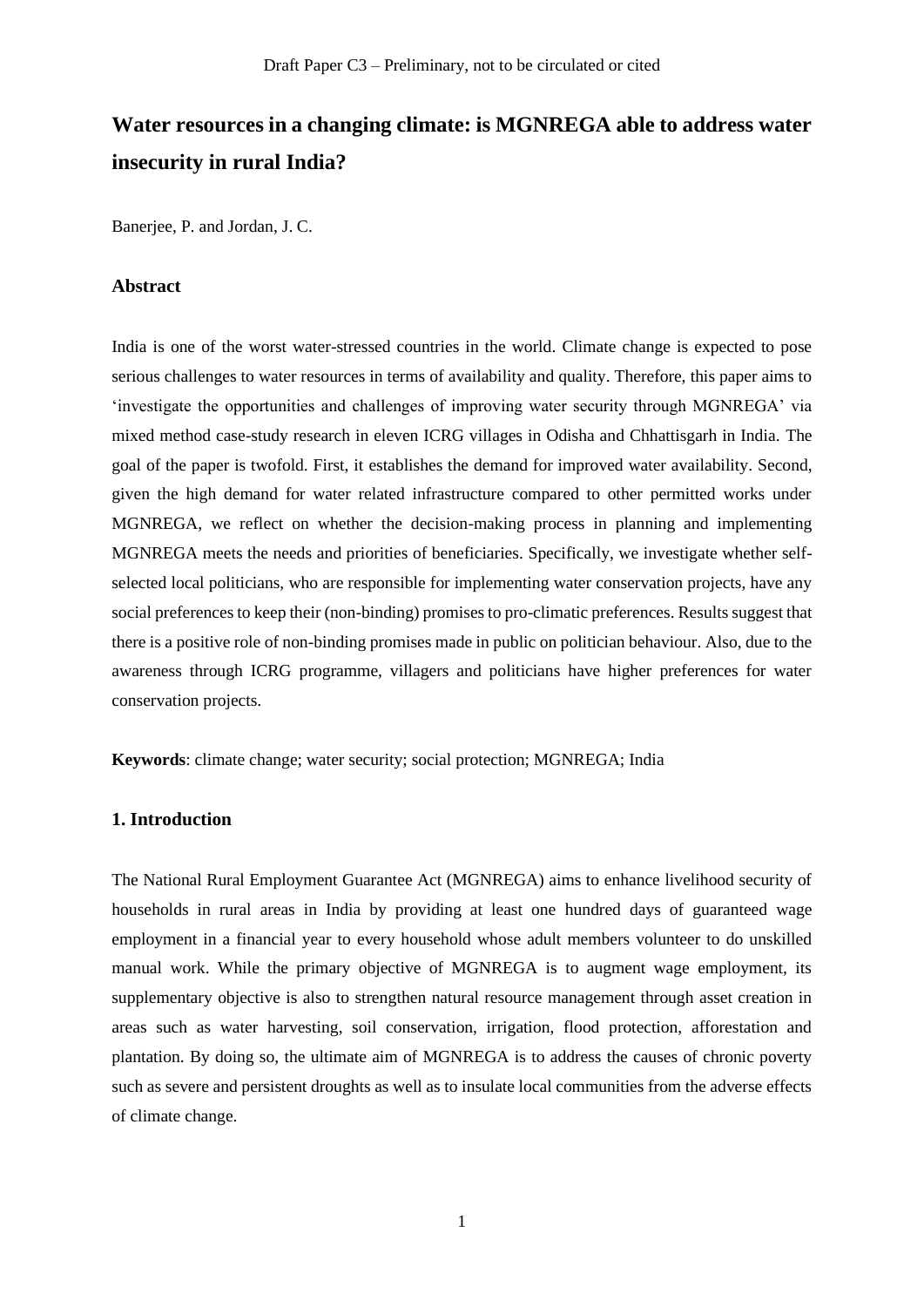The evidence on the potential effect of public works programme such as MGNREGA on climate change is promising. The experience of other countries suggest that improved water conservation has led to increased agricultural productivity and an increase in groundwater recharge such that dry springs have started to flow again. Further, through public works programmes, communities have enhanced income generation and improved access to markets, education, and health facilities (Grosh et al., 2008). The evidence for South Asian and African countries (in Africa, public works programmes in Ethiopia, Rwanda and Tunisia) suggests that public works programmes can have observed positive environmental benefits. The most likely type of project that can enhance environmental benefits are water and conservation projects (World Bank, 2013). These projects can substantially increase the areas under irrigation for a second crop, thus enhancing the scope for greater second-round employment effects (Subbarao, 2003).

In the case of MGNREGA, a large portion of projects are in water conservation. This implies that MGNREGA can have a substantial role to play in adaptation to climate change through appropriate construction, as in the case of the 'Infrastructure for Climate Resilient Growth' programme (ICRG). There is now a realisation that natural resource asset creation can have significant positive effects, such as prevention of soil erosion, and are important mechanisms to help poor households respond to and build resilience to climate change (Kuriakose et al., 2012). An example of a successful public works programme in this regard is Ethiopia's Productive Safety Nets Programme, which is sometimes dubbed Africa's largest climate change adaptation programme. As Subbarao et al. (2013, p.23) notes, 'public works programmes have their greatest potential to contribute to climate change adaptation by helping communities diversify risk, enhance incomes and build skills and assets. The key to enhancing the potential of MGNREGA to contribute to climate change adaptation is to build climate resilient infrastructure, targeting climate change hotspots in particular.

Therefore, this paper aims to investigate the opportunities and challenges of improving water security through MGNREGA. First, we establish demand for improved water availability. In 2015, more than 132 million people in rural India did not have access to basic water services (World Bank, 2018b). The problem is likely to be further aggravated during the summer season when many natural water sources dry out. Water scarcity is a life-threatening issue to millions of people in India and other developing countries. Second, given the high demand for water related infrastructure compared to other permitted works under MGNREGA, it is important to reflect on whether the decision making process in planning and implementing MGNREGA meets the needs and priorities of beneficiaries.

Specifically, we set out to understand whether self-selected local politicians have any social-preferences to make and keep promises to implement water conservation projects. A key feature of MGNREGA is that it follows a decentralised democratic set up in which local politicians and citizens play a crucial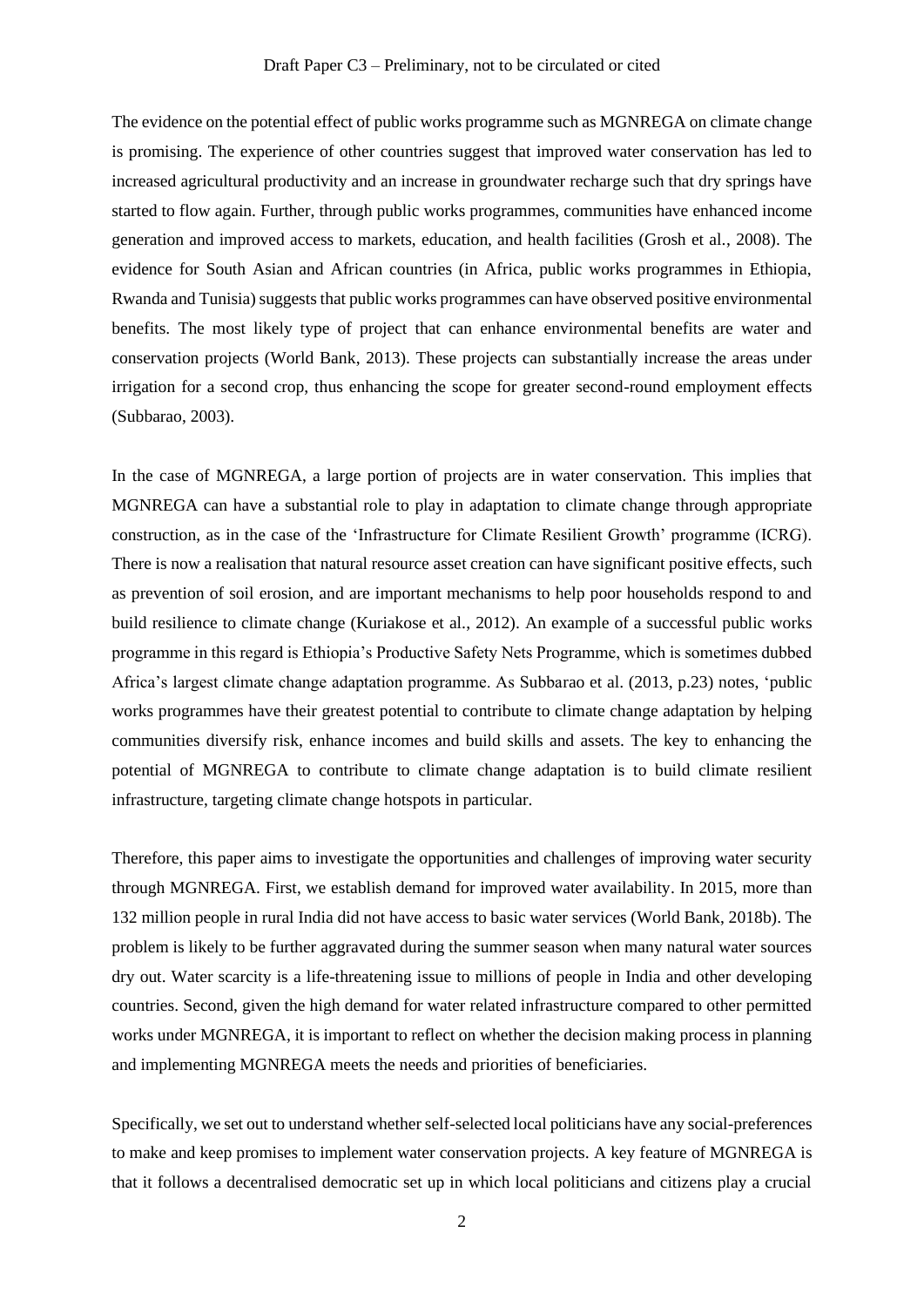role in implementing the works successfully. Political actors are elected to form village council (Gram Panchayat or GP) through conventional democratic elections. In addition, it follows a participatory governance structure in which citizens and elected politicians with other responsible GP officials meet annually to discuss the possible works that will be undertaken in the following financial year based on the demands of the citizens. In such meetings, politicians commit to implement the works citizens demand provided they do not face any unexpected institutional hurdles (e.g., resource availability from the central government).

A surprising feature of MGNREGA implementation is the large variation in MGNREGA implementation across the states<sup>1</sup> and also across local governments in the same state (Chopra, 2014; Dey and Sen, 2016; Himanshu et al., 2014, Gupta and Mukhopadhyay, 2014; Roy 2014). This suggests that while state capacity and the political commitment of state leaders are important in explaining across-state variation in MGNREGA implementation (Chopra, 2015), other factors may drive implementation of the MGNREGA at the *within state* level (see also Jenkins and Manor, 2016). The most important of these factors is the commitment of the sarpanch/gram sansad leader (elected officials who head local governments – gram panchayats or sansads) to MGNREGA implementation. The administration of the MGNREGA at the local level is the responsibility of the elected sarpanch/gram sansad leader, who prepares the list of projects that may be suitable for the MGNREGA, enrols villagers for job cards, cascades demand for MGNREGA work to the upper levels of government and ensures that villagers who would like MGNREGA work are allocated to appropriate projects once these are allocated to the villages in their jurisdiction. The administration of the MGNREGA is complex and needs significant effort from village leaders to make sure that the scheme functions well at the village level. Drawing from recent evidence from behavioural economics, we investigate whether village leaders have any social preferences for their commitments and how such preferences would help strengthen natural resource management, in particular water conservation projects.

#### **2. Research design and methods**

This study is part of the United Kingdom Government Department for International Development funded ICRG programme, which provides technical assistance to India's Ministry of Rural Development (MORD) and three states of India, Bihar, Chhattisgarh and Odisha, to improve the design and implementation of natural resource management activities under India's central anti-poverty

<sup>1</sup> Existing data from India's Ministry of Rural Development dataset for the three ICRG states (Bihar, Odisha, and Chhattisgarh) clearly shows a significant overall increase on amount of money spent natural resource management NRM works and the number of works completed (e.g., watershed management work) in Odisha, and Chhattisgarh, but a decrease in Bihar.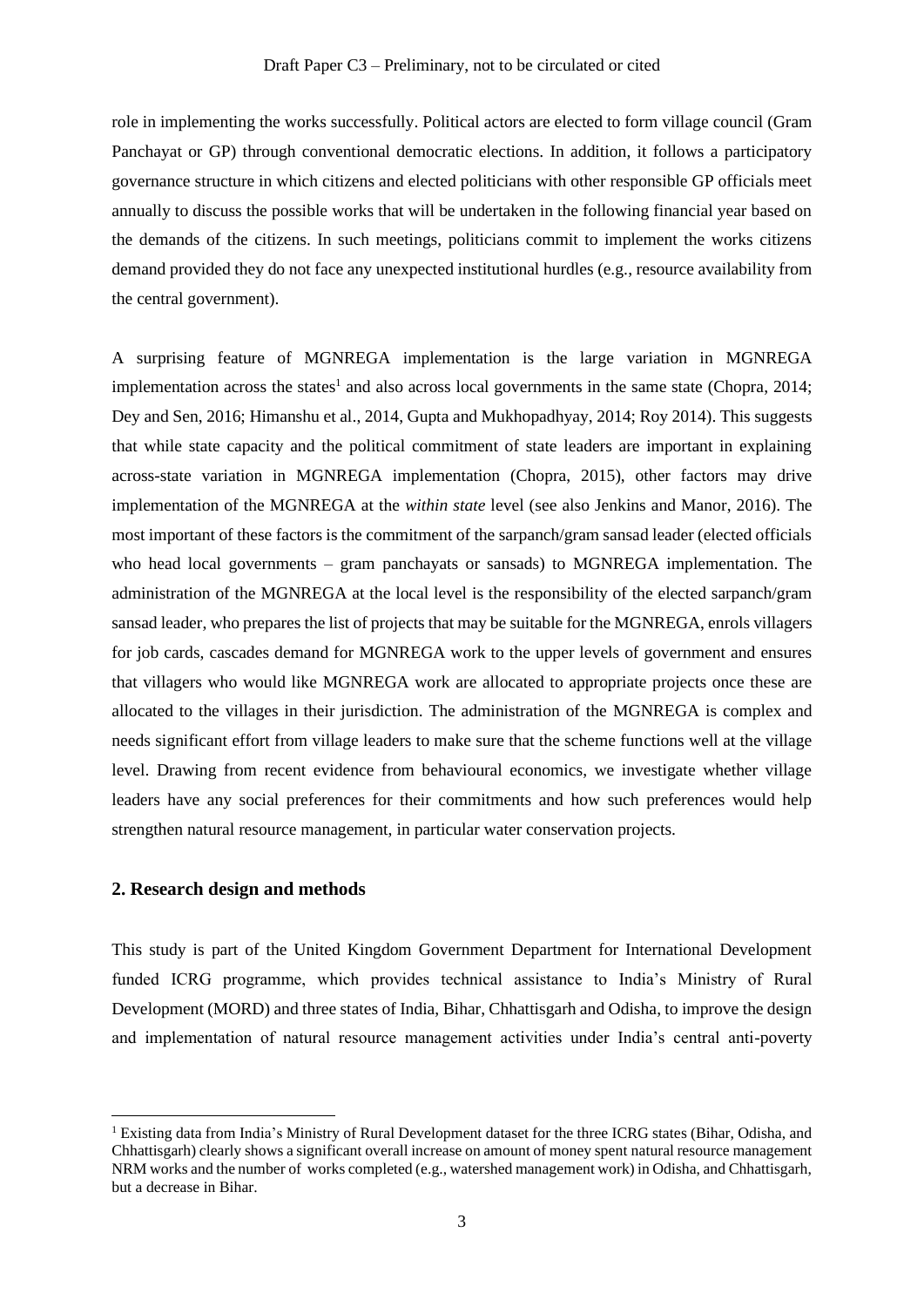scheme, the MGNREGA. This paper draws on three strands of research to investigate the opportunities and challenges of improving water security through MGNREGA':

2.1.1 Demand for water availability

The part of the study was conducted in nine villages across four districts: Bilaspur and Rajnangaon in Chhattisgarh and Kalahandi and Kendujhar in Odisha, during the months of January and February 2018. Respondents were recruited by community facilitators employed by local NGOs. The community facilitators provided a familiar face to the respondents which is important because of the limited interaction of rural households with individuals from outside communities. The community facilitators also served as the main point of contact for obtaining authorisation from village leaders and they identified and organised suitable survey locations.

Respondents were interviewed individually and it was ensured that the survey was conducted in an isolated environment without anyone listening or interfering. The survey was designed using Sawtooth Software Lighthouse Studio (version 9.5.3) and administered on tablets using an offline survey app. The interviews were conducted in conversational form because many of the questions required probing. A total of 481 respondents participated in the survey of which 401 are included in the analysis.

Respondents were asked to rank seven broad categories of permissible works under MGNREGA according to how beneficial their implementation would be to their household. Each respondent was asked to state at least their first and second priority.

#### 2.1.2 Decision-making on planning and implementation of MGNREGA

The ICRG villages selected for this strand of the research were in Nuapada district, under Odisha state, Madhubani district, under Bihar state, and Surajpur district (Premnagar was formerly located in Surguja district)<sup>2</sup>, under Chhattisgarh state. These ICRG villages were selected as a suitable case study because of their location in climate vulnerable districts, 'backward' blocks, and the phase of ICRG implementation. The case study villages were selected through a range of criterion. The Central Research Institute for Dryland Agriculture's (CRIDA) climate vulnerability rank and India's Ministry of Agriculture's drought frequency measures outlined in the 'Scoping Study on Infrastructure for

<sup>2</sup>Surguja district was split into two districts in 2012-2013, Surajpur and Surguja. This resulted in Annapurna village being recategorised as part of Surajpur district. However, the secondary data used in this paper is based on the former district categorisation as data sources prior to 2012-2013 have not been updated. Block level data has been used where possible.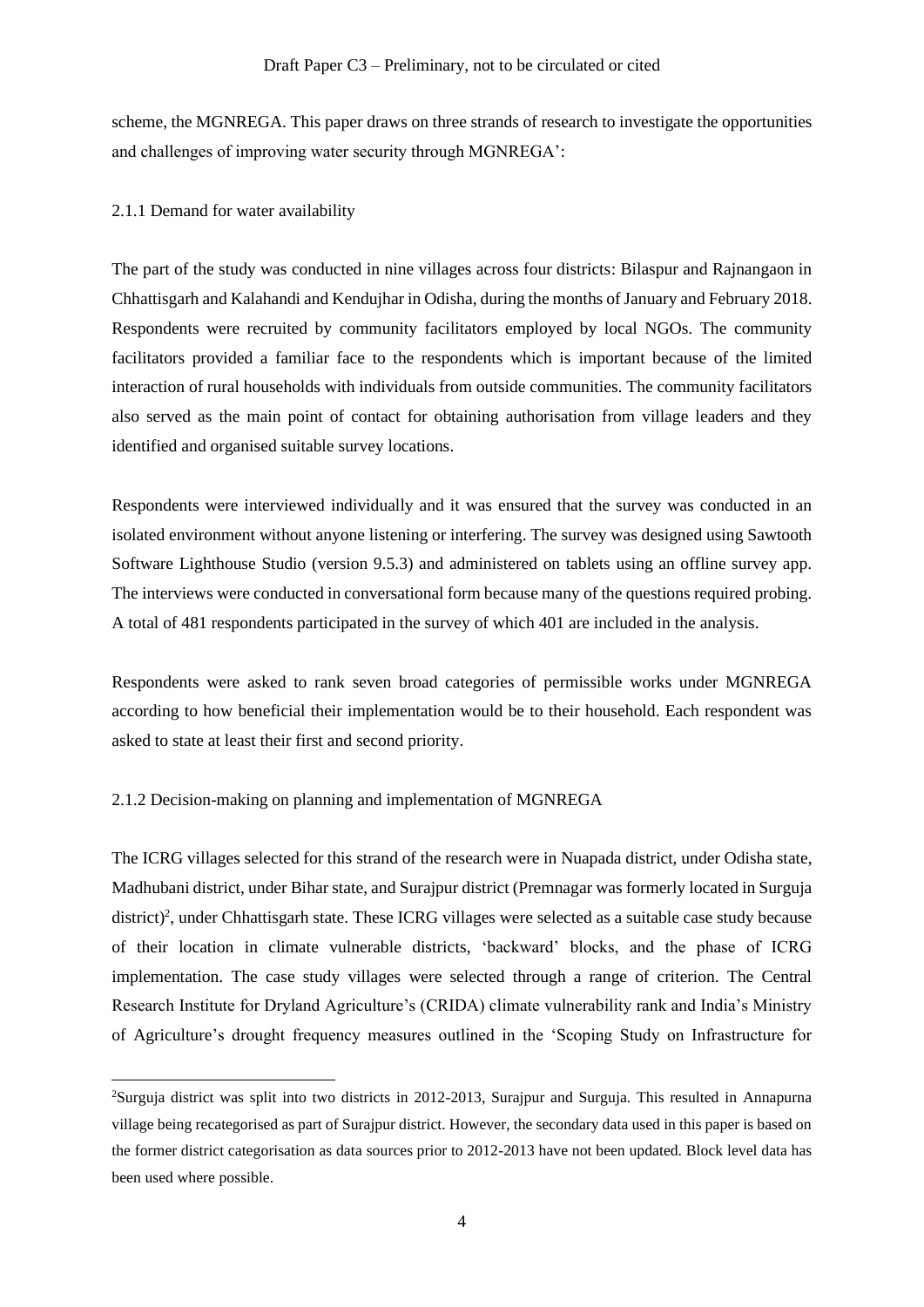Climate Resilient Growth through MGNREGA' (2016) were used as the two sorting criteria to identify the most vulnerable districts to climate change in Odisha, Bihar and Chhattisgarh.<sup>3</sup> However, less weight was given to the drought frequency measure given that this refers only to frequency, rather than severity. Then the ICRG block within these districts with the lowest backwardness rank were selected. However, the criterion had to be relaxed in some cases, as some of the blocks initially selected did not have ICRG work planned or underway at the time of the selection of the case study sites. The village selected from each of the three short-listed blocks were chosen to ensure that there was variation in the phase of ICRG execution across the cast study villages, in order to allow for the examination of heterogeneity of planning and implementation.

The data was collected from October to December, 2017 and in January and June 2018, and involved a total of 255 residents of three villages, representing 30.94% of total households in Khairani (case study village 1), 9.66% in Mansapur (case study village 2) and 26.17% in Annapurna (case study village 3). These case studies primarily followed a qualitative and interpretative approach with an emphasis on context, quality, depth, richness and understanding (Valentine, 2001; Gelo et al., 2008). The qualitative data from the main data-gathering phase of this study is based mostly on in-depth one-to-one semistructured interviews with 60 female village inhabitants, and 15 focus group discussions with 78 village inhabitants (68 females and 10 males), each lasting approximately 1.5 to 2 hours. Participant observation and transect walks were carried out in each village. The qualitative data was supplemented with 60 household surveys with the head of household or his/her spouse, each lasting approximately 45 minutes to 1 hour, and 3 village surveys with 48 key informants, each lasting approximately 3 to 4 hours. Participants were selected through purposeful sampling (see Patton, 2002) as it enables close focus on cases and issues of interest.

Interview and focus group discussions focused on issues relating to (1) Priorities and needs, (2) Perception and understanding of climate shocks (3) Ranking of climate-related shocks, (4) Impacts of climate shocks and associated responses (5) MGNREGA and ICRG planning, decision-making, and implementation, specifically from a gender perspective (6) Local decision-making. Discussions were coded through intensive content analysis to draw out key themes, sub-themes and patterns.

2.1.3. Politicians and their promises in the decentralised MGNREGA

In Odisha, Keonjhor district and in Bihar, Banka district were selected due to convenience and the researchers' prior experience of working there. From Keonjhar district the following ICRG blocks were selected randomly for our study: Patna, Saharpada, Ghatagaon, and Telkoi. Also, Anadpur block from

<sup>3</sup> District level data was used as block level data was unavailable at the time of village selection.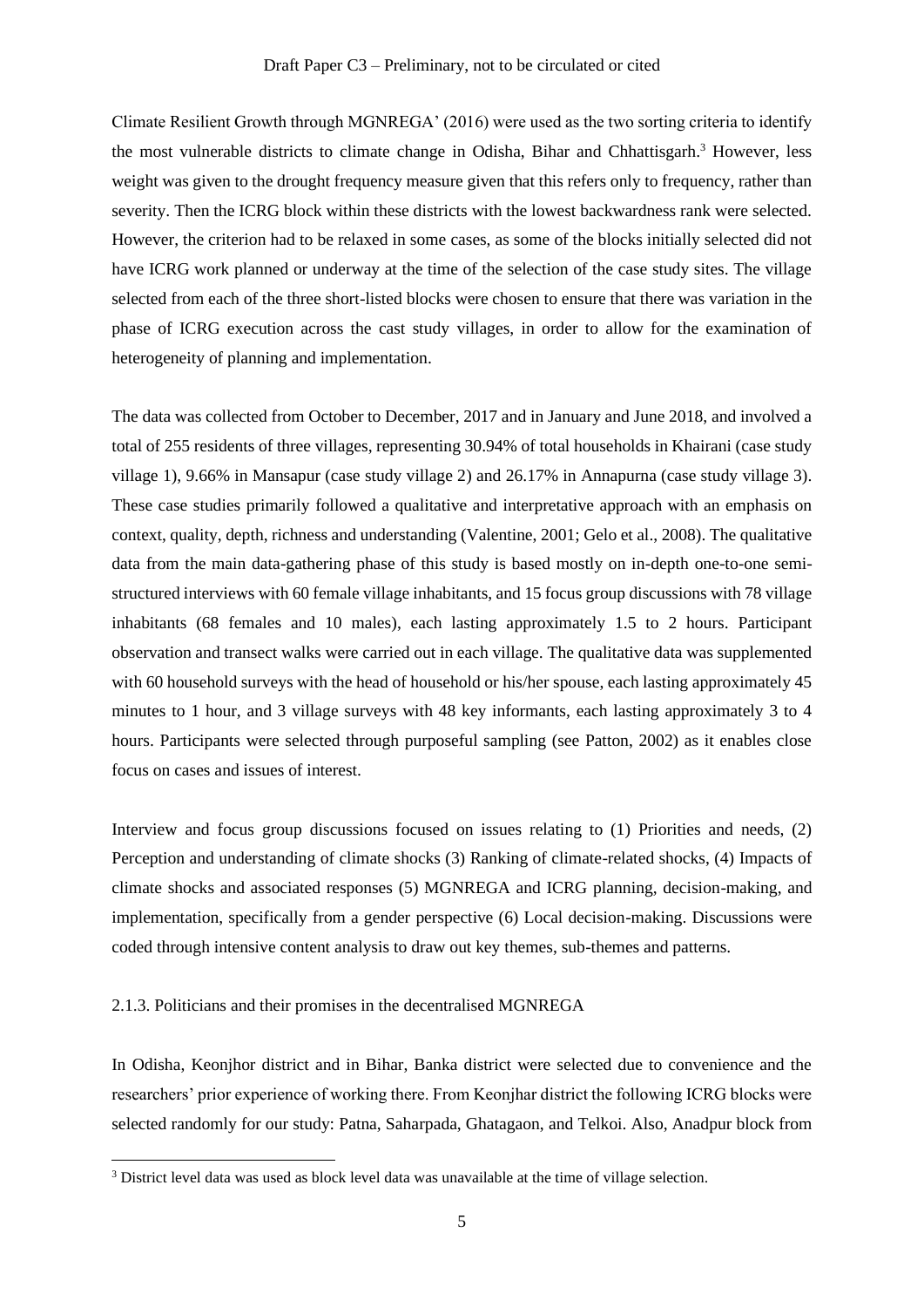Keonjhor district was randomly selected as a non-ICRG block. From Banka district, we randomly selected Belhar block as a non-ICRG block and the following blocks as ICRG blocks: Fullidumar, Chanan, Bousi, and Dhoraiya. From each selected block, we then chose villages following random sampling. We then randomly selected our participants, common villagers and politicians, from a carefully assembled list of politicians who had stood for GP elections during the last ten years and a village census. Our research assistants recruited local enumerators to collect participant information. They prepared a list (census) of households, which was always kept with them only, containing basic demographic information (name of household head, sex, education, occupation). Following a blinded, random protocol, the enumerators selected potential participants and invited them to participate with an invitation letter prepared by the research team.

Our sample contains 230 respondents from ICRG villages and 214 respondents from non-ICRG villages (and in total, we have 444 observations). Also, 25% and 28% of the respondents are politicians in ICRG and non-ICRG villages. In Table 1, we present the summary statistics of the observable characteristics of the respondents, by gender, educational level, age, caste, elected member and occupation. We note that that 24% and 18% of the respondents in ICRG and non-ICRG villages are female. There is little difference in the age profile and years of education of respondents in ICRG and non-ICRG villages (average years of education are 10.1 and 10.23 years in ICRG and non-ICRG villages and average age is 40.38 in ICRG villages and 38.58 in non-ICRG villages). Similar pattern is observed in caste profile except OBC (Other Backward Caste) category—40% in ICRG and 28% in non-ICRG. However, 83 per cent of respondents are agricultural labourers in ICRG villages as compared to 64 per cent of respondents in non-ICRG villages.

It is argued in political science and political economy literature that democratic political institutions provide a useful mechanism to discipline politicians in sustaining citizens' welfare (Besley and Coate, 1997; Downs, 1957; Osborne and Slivinski, 1996; Powell, 2000). While elected representatives fundamentally affect the welfare of citizens in a democracy, holding politicians to account is not always straightforward. For an elected representative with a self-serving agenda, a tempting strategy would be to deliberately break their election pledges once elected. Decentralised democratic system in India (and also in other developing countries) offers advantages in minimising politicians' deliberate misconducts, compared to a more distant and centralised system of programme delivery, as it is subject to electoral pressure and careful scrutiny by local citizens. Within the same decentralised political system, however, there is typically significant variation in the manner local politicians deliver public goods to their constituencies due to, for example, clientelism, corruption, and so on. The main focus in reducing such failures has been costly monitoring and use of financial incentives by the central governments (e.g., Fisman and Miguel, 2007; Hanna, and Ryan, 2012; Niehaus and Sukhtankar, 2013; Olken, 2007). Such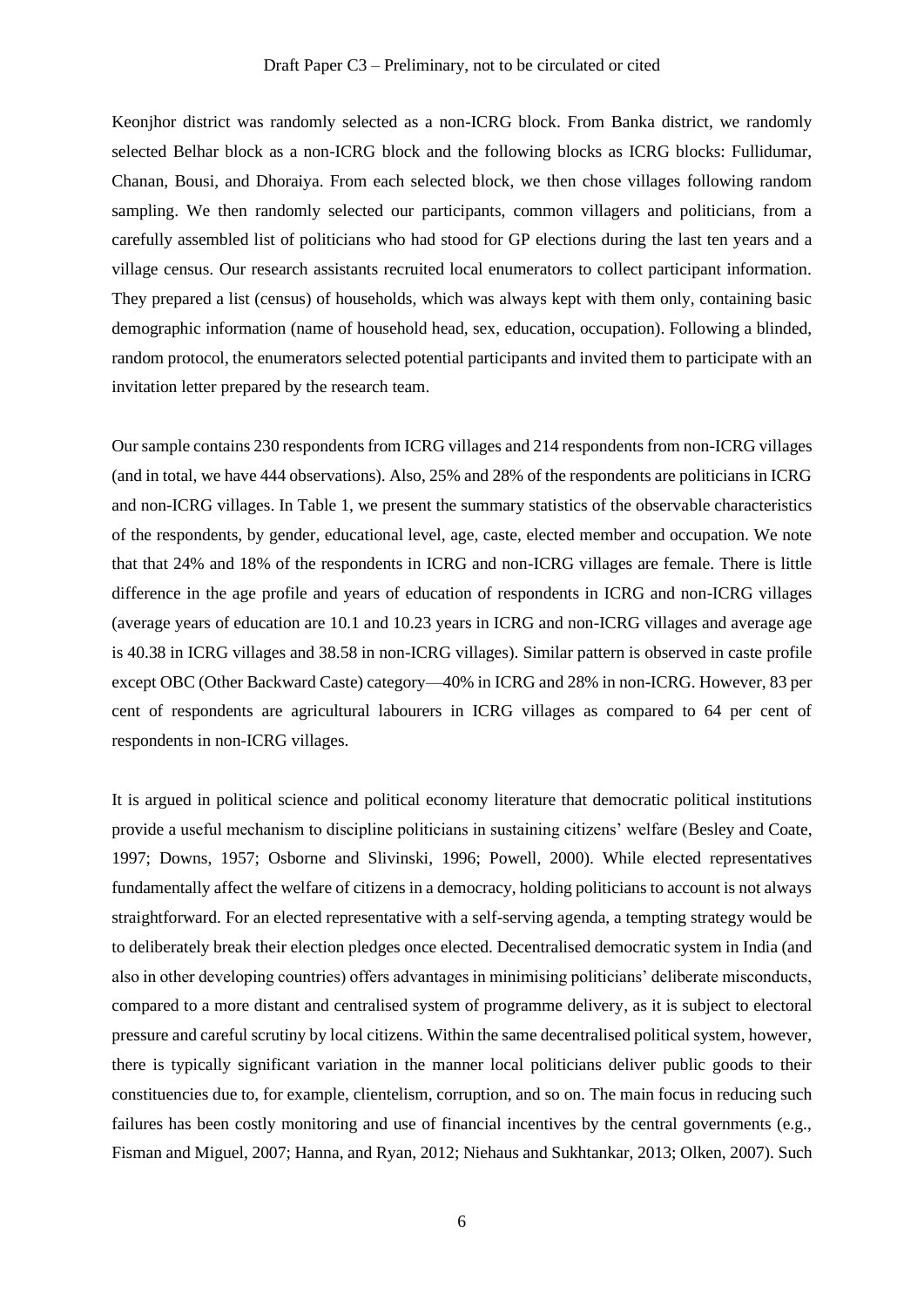costly incentive-based disciplining mechanisms in developing countries are, however, constrained by the higher opportunity costs of public funds.

Despite negative perceptions about politicians behaviour, evidence exists that argues that not all politicians are dishonest, aiming at rent extractions through corrupt means; rather they go beyond their self-interest motive by taking privately costly actions to reduce inequality (Enemark et al. 2016; Jack and Recalde, 2015; Rustagi and Kosfeld, 2015). Empirical literature investigating politicians' selfselection mainly focus on their ability (Dal Bó et al., 2017; Ferraz and Finan, 2011), not on their social preferences. A recent and growing literature suggest that individuals have different motivations and typically they self-select in job occupations, organizations, that better match with their needs, socialpreferences, and aspirations (e.g., Banuri and Keefer, 2016; Besley and Ghatak, 2005; Delfgaauw and Dur, 2007; Hanna and Wang 2017, 2010; Heyes, 2005). Herein we investigate the effect of low-cost commitment instrument, that is, a (non-binding) promise (Vanberg 2008), on politicians' preferences to adopt more pro-climate programmes.

According to traditional choice theory, such promise-breaking behaviour is not surprising - in the absence of a mechanism or contract - an individual should break a promise whenever this is consistent with her material self-interest (e.g., contract theory (e.g., Akerlof ,1970), mechanism design theory (e.g., Holmstrom, 1979). In contrast, recent experimental studies suggest that an individual who breaks a promise may incur an intrinsic psychological cost (Charness and Rabin, 2002; Gneezy 2005; Hao and Houser 2010). Two predominant views suggest that promises induce emotional commitments to fulfil contractual obligations based on a norm of promise keeping (Ellingsen and Johannesson 2004) or will be kept because of guilt accruing from letting down the payoff expectations attributed to others (e.g., guilt aversion) (e.g., Charness and Dufwenberg, 2006). Vanberg (2008) investigated whether promisekeeping reflects commitment preferences or guilt aversion and found support for the former.

We test the external validity of this norm-based instrument: whether there is a norm of promise-keeping among these local politicians. We first use standard survey to understand respondents' (common villagers and politicians) perceptions about promise keeping. We conducted the survey in two ICRG blocks and two non-ICRG blocks in Bihar and Odisha. Politicians in both ICRG and non-ICRG villages think that it is important that Panchayat members keep their promises. However, in contrast to the general perceptions of the people (both politicians and non-politicians) in ICRG villages, people in non-ICRG villages believe that it is more important for an elected member in the Panchayat to deliver than being honest. A similar finding is worth stating here—people in ICRG villages believe that the elected members should be generous whereas non-ICRG people are less concerned about such characteristic as long as elected members are able to deliver.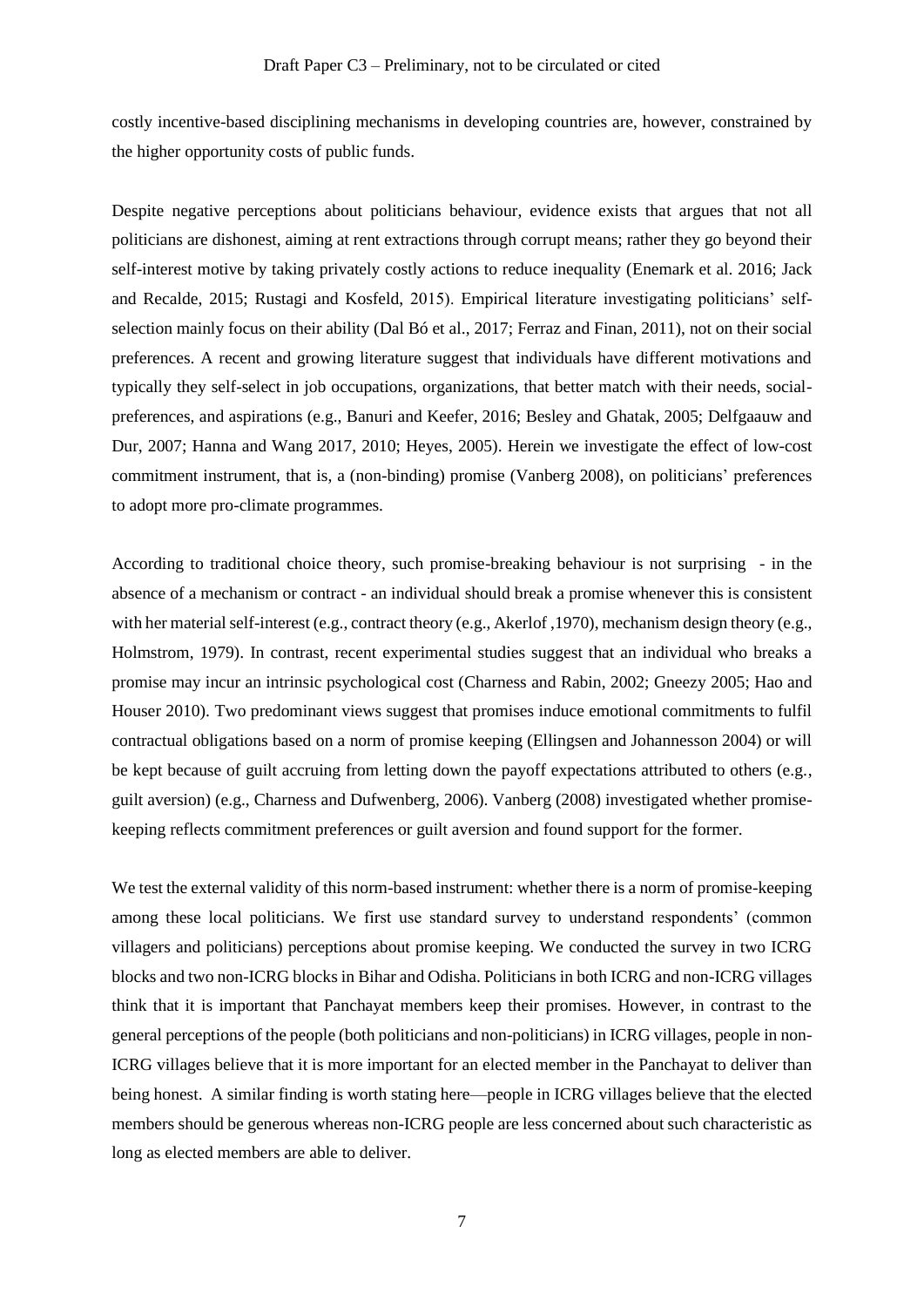Next, we adopt a novel approach of incentivised elicitation survey, extending Krupka and Weber 2013 (as primary data from surveys are not sufficient, due to, e.g., hypothetical bias), that can extract social norms of promise-keeping through a simple coordination game. We conducted an anonymous survey. Politicians and common villagers were presented with hypothetical contextual situations about a hypothetical politician's actions after committing to one of the two possible works (1) road construction and (2) water conservation) in the annual gram-sabha meeting: (i) promising (1) and keeping the promise; (ii) promising (2) and keeping the promise; (iii) promising (1) and implementing (2); and (iv) promising (2) and implementing (1). The participants were asked to rate the level of social acceptability of the hypothetical politician's each action from 'very socially inappropriate' to 'very socially appropriate' on a quantified scale of one to four. Respondents received monetary incentives to match the modal response provided by others rating the same choice environment. This survey will give respondents a familiar context and will help us understand their preferences for natural resource management.

#### **3. Results and Conclusions**

**Demand for water related infrastructure**: Water scarcity is a life threatening issue to millions of people in India and other developing countries yet there were more works related to rural connectivity completed under MGNREGA in 2016/2017 than works related to water conservation (Government of India, 2018). This study demonstrates a high demand for water related infrastructure compared to other works permitted under MGNREGA. Respondents were asked to rank seven broad categories of permissible works under MGNREGA according to how beneficial their implementation would be to their household. More than 80% of the respondents selected work related to water (43%: drinking water, water conservation: 20%, or 19%: irrigation work) as their first priority while only 8% selected rural connectivity which is one of the most implemented works in MGNREGA.

To test for differences in error variance between gender and across different levels of education,<sup>4</sup> a heteroscedastic conditional logit model is estimated. All attributes continue to be significant and with the expected signs. The alternative specific constant for the status quo remains negative and significant and there are no gender differences in terms of marginal utility for any of the non-payment attributes – including yield.

The estimated scale parameter for female respondents is negative but insignificantly different from zero (z-stat: -1.13). The scale for male respondents with zero years of schooling is normalised to one and the

<sup>4</sup>During the pilot study, it became clear that respondents are either reluctant to report their level of income or likely to underreport it. Education is therefore included in the model as a proxy for individual-level income.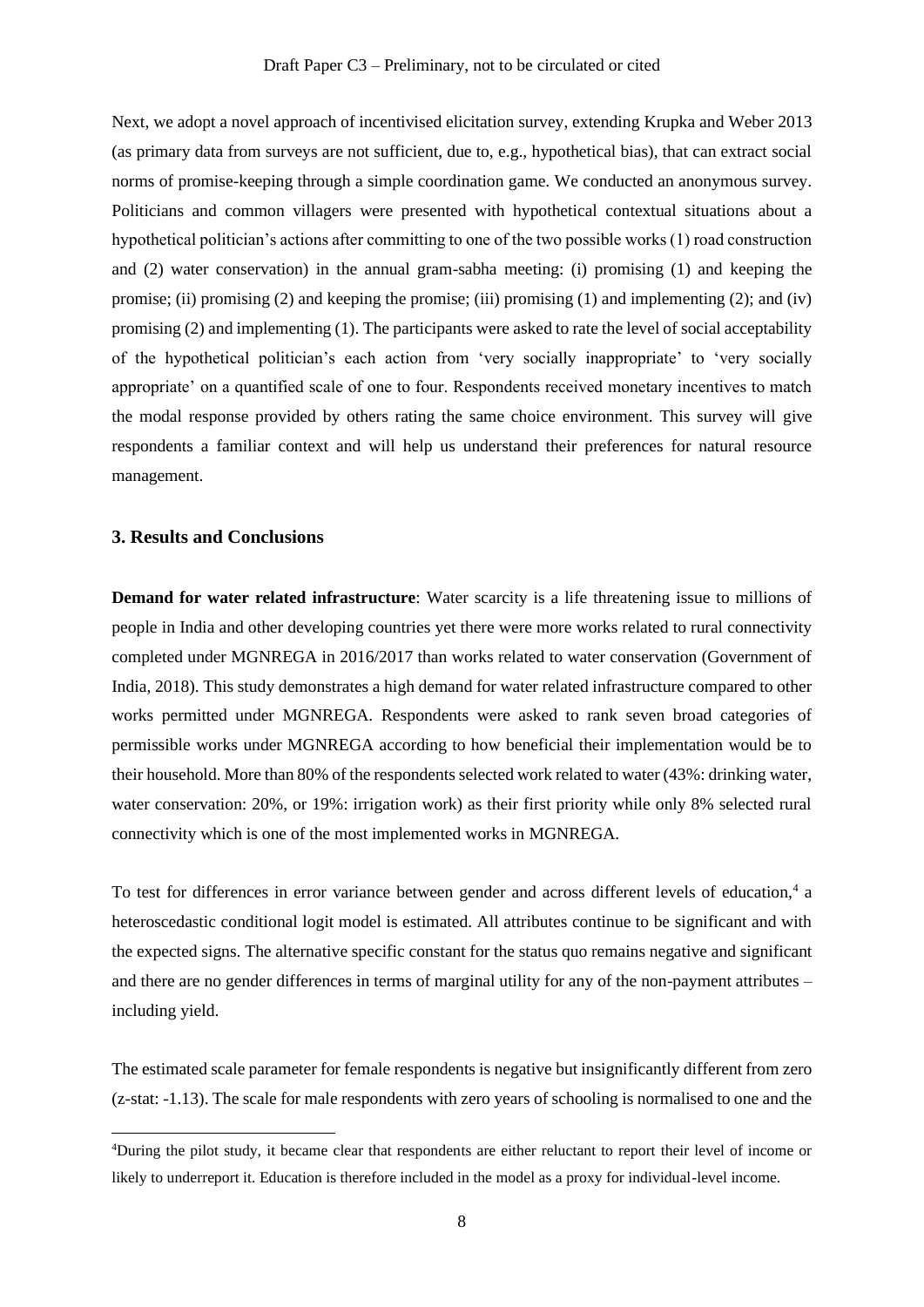scale for female respondents with zero years of schooling can be computed as  $\lambda$ female = exp (-1.32) = 0.88. We fail to reject a hypothesis test of  $\lambda$  female being equal to one (p-value: 0.227) which means that there is no significant difference in error variance across gender. The scale for educated respondents (independent of gender) increases by  $\lambda$ educ – 1 = exp (0.043) – 1 = 0.04 per extra year of schooling. A hypothesis test of λeduc being equal to one is rejected (p-value: 0.002). This implies that more educated respondents make more deterministic choices compared to less educated respondents (the error variance is lower). Finally, it is estimated to test for scale heterogeneity between payment vehicles. It is hypothesised that respondents are more familiar with labour contributions and that the error variance for the labour sample therefore is lower than in the money sample. This hypothesis is rejected.

**Decision-making on planning and implementation of MGNREGA:** Given the high demand for water related infrastructure compared to other permitted works under MGNREGA (such as rural connectivity), it is important to reflect on whether the decision making process in planning and implementing MGNREGA meets the needs and priorities of beneficiaries. Women's bargaining power and control in decision-making on planning and implementation of MGNREGA can be reduced by gender specific ideologies surrounding socio-cultural norms. Women's unpaid care work responsibilities, purdah norms, location of the meeting venue (gram panchayat bhawan), and unavailability of other family members to look after the house, were cited as reasons for women not attending village meetings. Women often feel uncomfortable to speak in public in the presence of male relatives, this is particularly the case for women of general caste and other backward castes, in comparison to scheduled caste families. Nevertheless, it was found in case study village 1 that the participation of women in the Panchayat meetings has increased as the MGNREGA programme requires participation of women Self Help Group (SHG) members in the Panchayat decision-making process. While women SHGs were specifically invited to meetings related to MGNREGA, not all women are members of SHGs, specifically, recently married women, young mothers and those who migrate for most of the year. In contrast, women's participation in the community decision-making process specifically related to government schemes and programme implementation was found to be meagre in case study village 3. In case study village 2, irrespective of gender, participation in the Panchayat decision-making process is quite low in the village. Most of the villagers were unaware of the village meeting, locally called Gram Sabhas. Critically, the majority of interviewees were unaware of any meetings held to decide the type of ICRG work or specific location of the site in the village.

**Politicians' commitment and impact of ICRG:** In the standard survey, we ask respondents in ICRG and non-ICRG villages to rate some statements from 'strongly disagree' to 'strongly agree' on a qualified scale of four. The first statement states (see Table 2):

#### *It is important to keep the promises that Panchayat Members/Sarpanches make to villagers*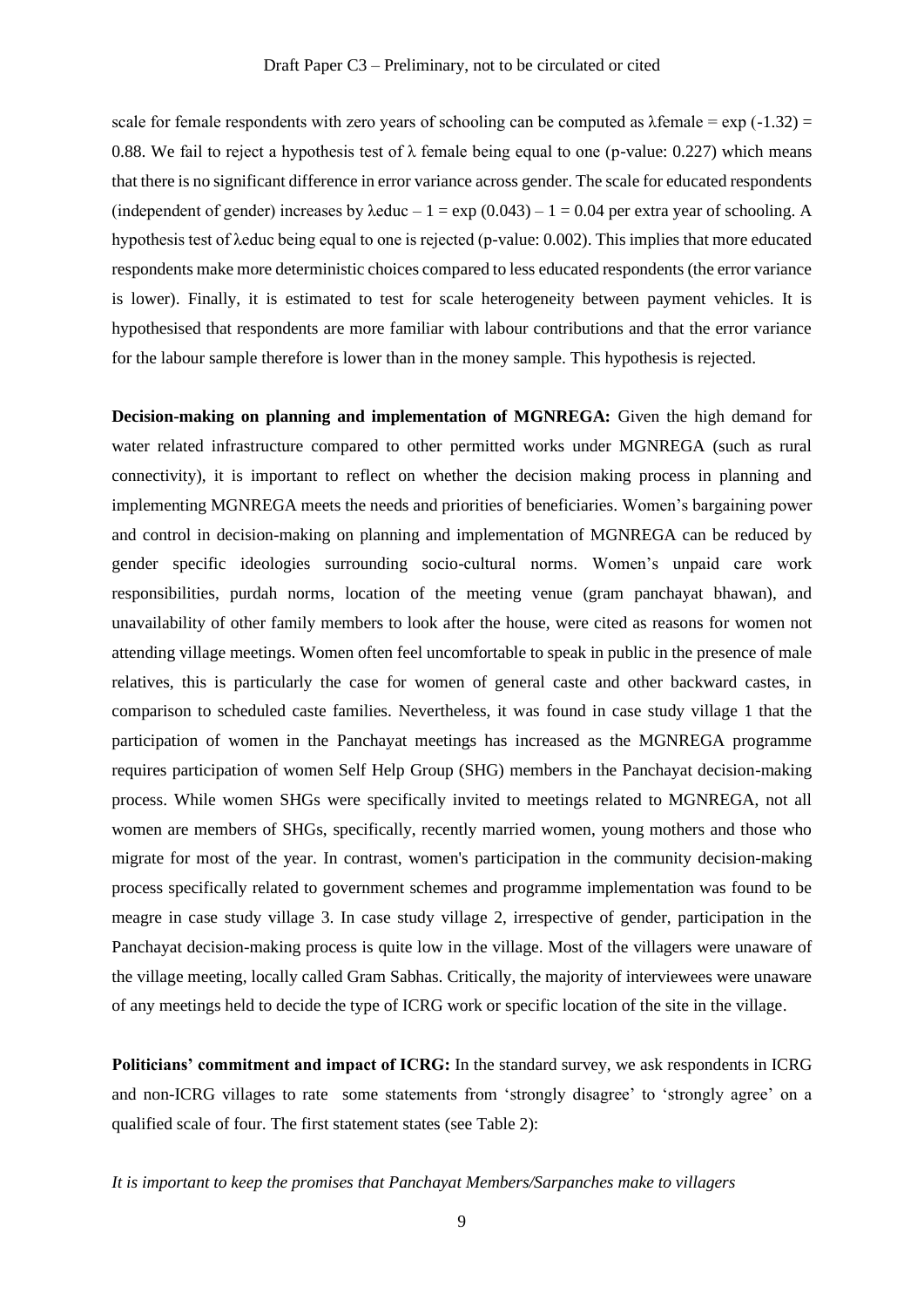This is to understand how respondents perceive the importance of promise-keeping by their elected representatives in the Gram Panchayat. In both villages, villagers, politicians, and other officials should be aware of the promise making by the politicians during electoral campaigns and also in the Gram Sabha. In ICRG villages, a more rigorous awareness programme related to climate change for general people has been conducted. Moreover, an awareness campaign has taken place in ICRG villages to encourage people to attend the Gram Sabha meeting which should amplify the importance of commitments made by the GP officials and elected members. We hypothesise that respondents in ICRG villages consider promise-keeping more important than non-ICRG respondents. Hence we hypothesise:

## *Ho1: Villagers and politicians in ICRG villages give promise-keeping more importance than the villagers and politicians in non-ICRG villages.*

We are unable to accept the hypothesis. Both villagers and politicians in ICRG and non-ICRG villages believe that it is important for politicians to keep their promises. The mean perception of ICRG villagers about the importance of promise keeping is 3.78 and the same is 3.69 for non-ICRG villagers and these means are not statistically different (t-statistic is 0.40, see Table 2). Similar result is observed for politicians—the means are 3.90 and 3.81 for ICRG and non-ICRG villages and they are not statistically different (t-stat is 1.26). Figure 1 supports this. In Figure 2 we show that perception in ICRG villages is not different from non-ICRG villages when we use the pooled data. We then have the following two statements:

#### *A Panchayat-member's honesty<sup>5</sup> is very important to villagers*

#### *It does not matter whether a Panchayat-member is honest or not as long as he/she delivers*

These two consecutive statements aim to disentangle whether general villagers and politicians consider 'honesty' as an important characteristic of the self-selected politicians or their ability in delivering intended policies is more important than 'honesty' as a characteristic. Recent studies in political economy and political science argue that politicians' character is one of the key elements that affect political success as voters care about such characteristics (e.g., see Bernheim and Kartik, 2013; Thomson et al., 2018). Although general wisdom suggests politicians are, perhaps, more familiar with promises than most others: stereotypes suggest that making promises is a vital ingredient of election campaigns, while promise-breaking belongs to the fine art of political practice (e.g., ISSP Research

<sup>&</sup>lt;sup>5</sup> By Honesty we mean whether the member is truthful or not, in particular whether he/she keeps his/her promises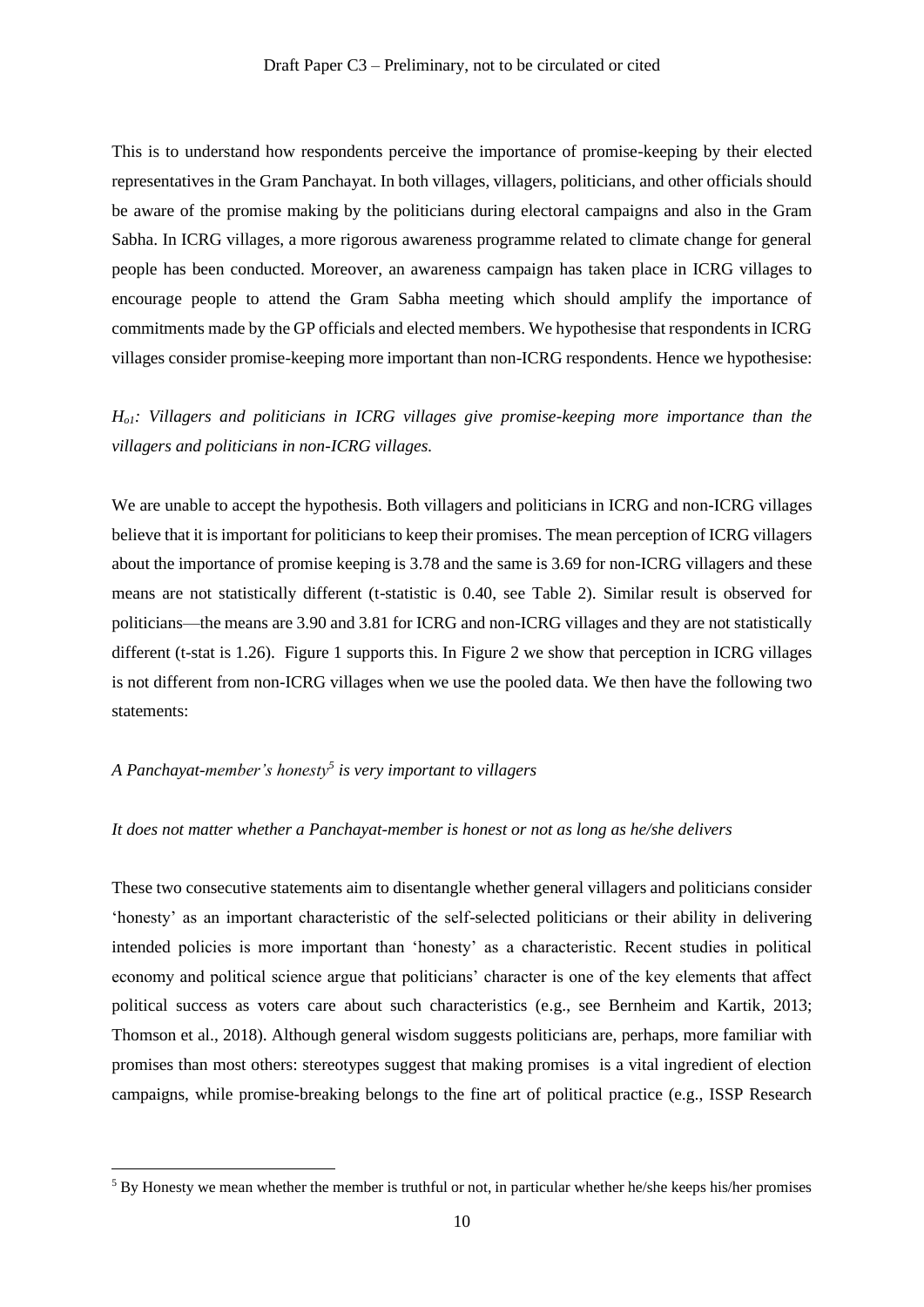Group 2008; Thompson 2011). Evidence also exists that contradict such notions: people in general, and politicians in particular, have social preferences to keep their promises (e.g., Banerjee et al., 2019).

We test the following hypothesis to test whether ICRG interventions have motivated politicians to be more sincere in keeping their promises to villagers.

*Ho2: Villagers and politicians in ICRG villages value promise-keeping more than than the villagers and politicians in non-ICRG villages.* 

We are unable to reject the hypothesis. We find that villagers and politicians in ICRG villages believe that honesty is one important characteristics of a politician. Respondents in non-ICRG villages, both politicians and non-politicians, share the same perception but their mean responses are statistically different from the respective counterpart in ICRG villages. The mean response among ICRG villagers is 3.78 and the same for non-ICRG villagers is 3.08 and these means are statistically different (t-statistic is 6.31) (see Table 2 and Figure 3). Similar result is observed for politicians. The mean response among ICRG politicians is 3.95 and the same for non-ICRG politicians is 3.14 and these means are statistically different (t-statistic is 5.80). Overall, using the pooled data, it is evident that ICRG-respondents more strongly agree with the first statement above than non-ICRG respondents (see Figure 4).

Results show that (i) politicians in ICRG villages are more keen to keep their promises and take up more water conservation projects; (ii) compared to non-ICRG villages, respondents from ICRG villages (both politicians and non-politicians) believe keeping the promise of implementing Project 2 is socially acceptable; and (iii) promising Project 2 and implementing Project 1 was perceived differently among ICRG and non-ICRG respondents—ICRG respondents feel this was more socially unacceptable than non-ICRG respondents. This suggests that there is a positive role of non-binding promises made in public on politician behaviour. Also, due to the awareness through ICRG programme, villagers and politicians have higher preferences for water conservation projects.

#### **References**

Government of India (2018) *R6.3 Work Category Wise Analysis for FY: 2016-2017.* Retrieved from [http://mnregaweb4.nic.in/netnrega/all\\_lvl\\_details\\_dashboard\\_new.aspx?fin\\_year=2016-](http://mnregaweb4.nic.in/netnrega/all_lvl_details_dashboard_new.aspx?fin_year=2016-2017&val=pd_outcome&Digest=LNQ8bzpS30a4H56VLyDMWQ) [2017&val=pd\\_outcome&Digest=LNQ8bzpS30a4H56VLyDMWQ](http://mnregaweb4.nic.in/netnrega/all_lvl_details_dashboard_new.aspx?fin_year=2016-2017&val=pd_outcome&Digest=LNQ8bzpS30a4H56VLyDMWQ)

Grosh, M., del Ninno, C., Tesliuc, E. and Ouerghi, A. (2008) *For protection and promotion: the design and implementation of effective safety nets.* World Bank: Washington, DC.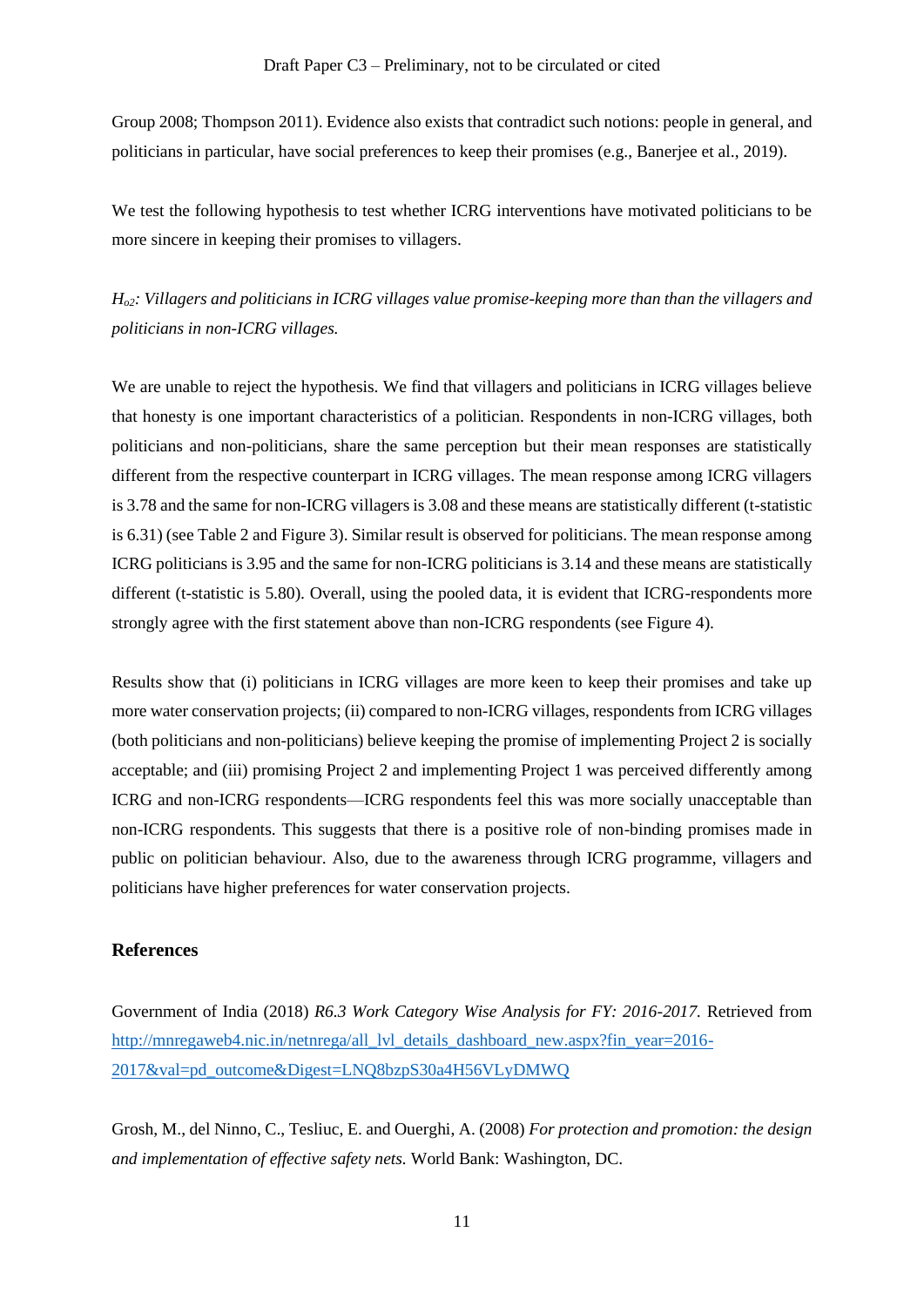Kuriakose, A. T., Heltberg, R., Wiseman, W., Costella, C., Cipryk, R. and Cornelius, S. (2012) *Background paper for the World Bank 2012–2022 social protection and labour strategy.* Social protection discussion paper 1210, World Bank, Washington, DC.

Patton, M. Q. (2002) *Qualitative Research and Evaluation Methods* (3rd ed.). Sage: Thousand Oaks, CA.

Samaj Pragati Sahayog (2016) *Scoping Study on Infrastructure for Climate Resilient Growth through MGNREGA*.

Subbarao, K. (2003) *Systemic shocks and social protection: role and effectiveness of public works programs.* Social protection discussion paper 302, World Bank, Washington, DC.

Subbarao, K., del Ninno, C., Andrews, C. and Rodriguez-Alas, C. (2013*) Public works as a safety net: design, evidence and implementation.* World Bank: Washington, DC.

World Bank (2018) *World Development Indicators. Series: People using at least basic drinking water services*, *rural* (% of rural population). Retrieved from <http://databank.worldbank.org/data/source/world-development-indicators>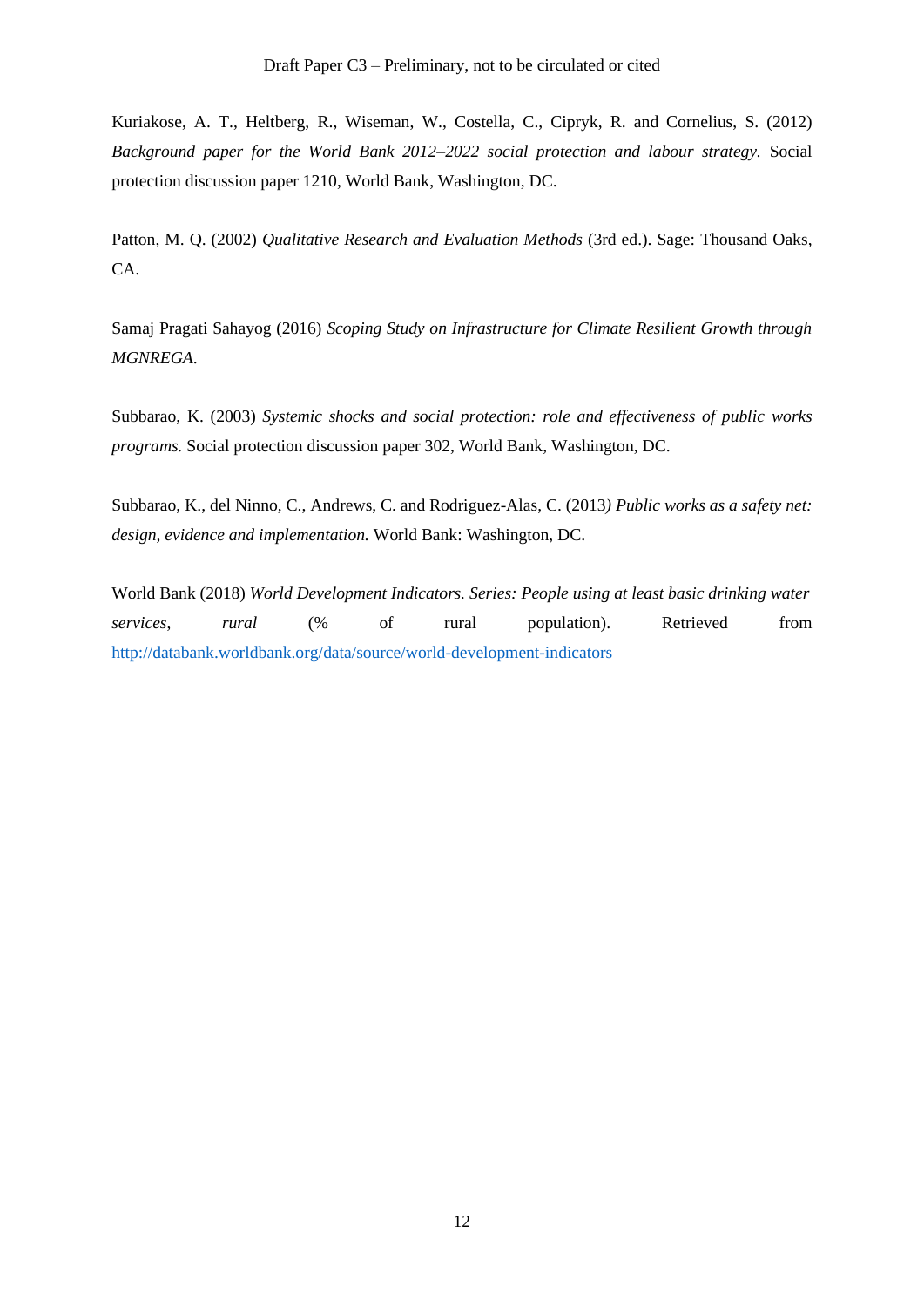







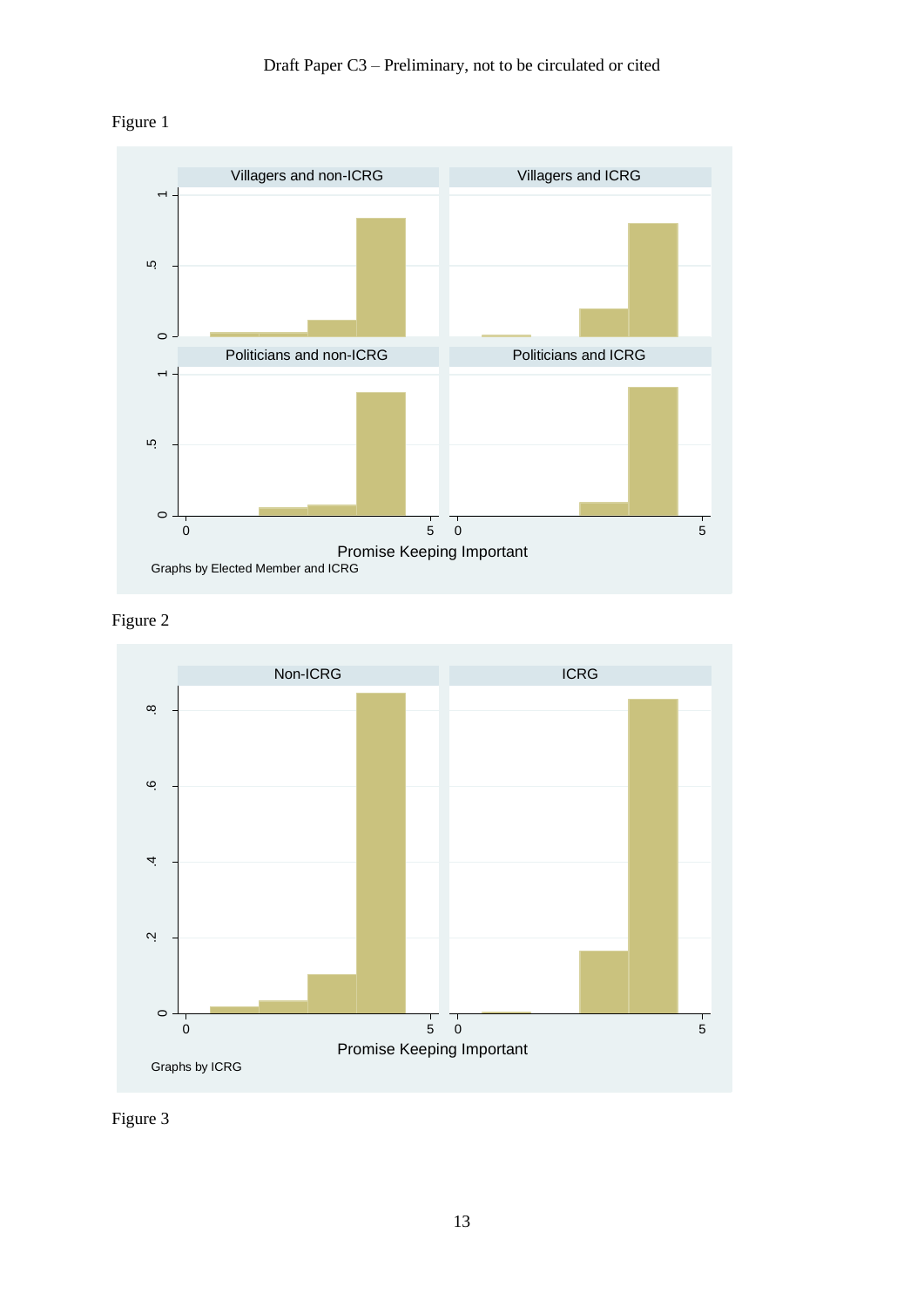

Draft Paper C3 – Preliminary, not to be circulated or cited



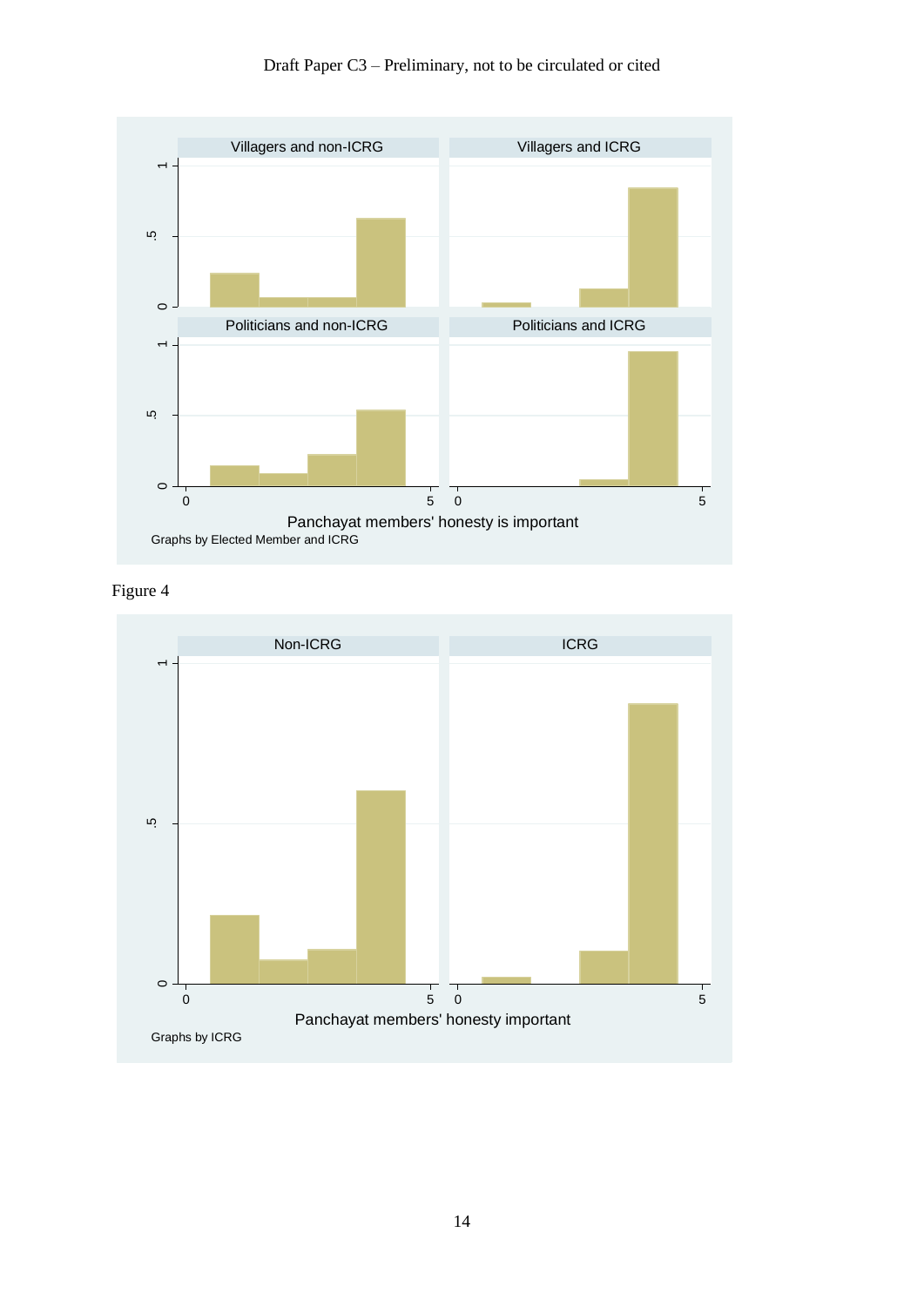| Category                             | <b>ICRG</b> Mean | Non-ICRG mean | <b>Combined Mean</b> |
|--------------------------------------|------------------|---------------|----------------------|
| Female                               | 0.23(0.42)       | 0.17(0.38)    | 0.20(0.40)           |
| <b>Froward Caste</b>                 | 0.10(0.30)       | 0.14(0.35)    | 0.12(0.32)           |
| SC (Scheduled Caste)                 | 0.14(0.34)       | 0.21(0.40)    | 0.17(0.37)           |
| ST (Scheduled Tribe)                 | 0.36(0.48)       | 0.37(0.48)    | 0.37(0.48)           |
| <b>OBC</b> (Other Backward<br>Caste) | 0.40(0.49)       | 0.28(0.45)    | 0.34(0.47)           |
| Education                            | 10.1(3.83)       | 10.23(4.01)   | 10.16(3.92)          |
| Farmer (in %)                        | 83%              | 64%           | 74%                  |
| Age                                  | 40.38(8.67)      | 38.58 (10.02) | 39.51 (9.38)         |
| Elected member                       | 25%              | 28%           | 27%230               |
| Observation                          | 230              | 214           | 444                  |

Table 1. Summary of Sample demography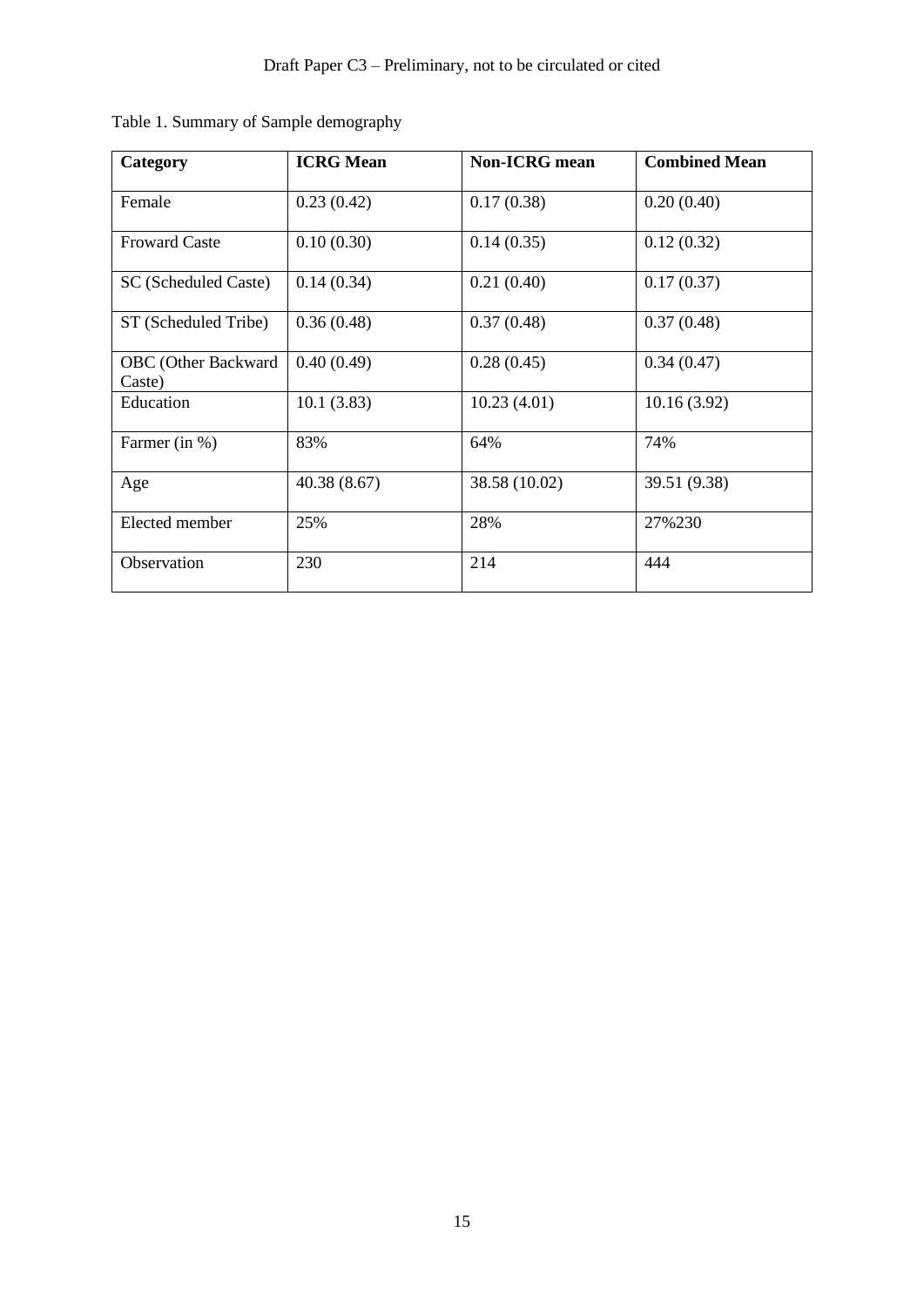## Table 2

|                |                                                                                                                                | Common citizens               |                                       | Politicians               |                               |                                       |                           |
|----------------|--------------------------------------------------------------------------------------------------------------------------------|-------------------------------|---------------------------------------|---------------------------|-------------------------------|---------------------------------------|---------------------------|
| Q#             | Questions                                                                                                                      | <b>ICRG</b><br>Mean<br>(s.d). | Non-<br><b>ICRG</b><br>Mean<br>(s.d.) | t-test<br>$(p-$<br>value) | <b>ICRG</b><br>Mean<br>(s.d). | Non-<br><b>ICRG</b><br>Mean<br>(s.d.) | t-test<br>$(p-$<br>value) |
| Q1             | It is important to keep the promises that<br>Panchayat Members/Sarpanch make to<br>villagers                                   | 3.78<br>(0.03)                | 3.76<br>(0.04)                        | 0.40<br>(0.68)            | 3.90<br>(0.03)                | 3.81<br>(0.07)                        | 1.26<br>(0.21)            |
| Q <sub>2</sub> | Panchayat members' salaries from<br>doing Panchayat-related works are very<br>low                                              | 3.84<br>(0.03)                | 3.72<br>(0.05)                        | 1.86<br>(0.06)            | 4.00<br>(0.00)                | 3.75<br>(0.09)                        | 2.91<br>(0.00)            |
| Q <sub>3</sub> | A Panchayat-member's honesty <sup>6</sup> is very<br><i>important to villagers</i>                                             | 3.78<br>(0.04)                | 3.08<br>(0.10)                        | 6,31<br>(0.00)            | 3.95<br>(0.02)                | 3.14<br>(0.15)                        | 5.80<br>(0.00)            |
| Q4             | It does not matter whether a panchayat-<br>member is honest or not as long as<br>he/she delivers                               | 2.05<br>(0.10)                | 3.15<br>(0.10)                        | $-7.61$<br>(0.00)         | 2.40<br>(0.17)                | 3.61<br>(0.09)                        | $-5.71$<br>(0.00)         |
| Q <sub>5</sub> | A Panchayat-member should be a<br>generous person                                                                              | 3.87<br>(0.02)                | 3.43<br>(0.08)                        | 5.23<br>(0.00)            | 3.92<br>(0.03)                | 2.96<br>(0.16)                        | 6.42<br>(0.00)            |
|                | It does not matter whether a panchayat-<br>Q16 member is generous or not as long as<br>he/she delivers                         | 2.04<br>(0.10)                | 2.32<br>(0.11)                        | $-1.79$<br>(0.07)         | 2.16<br>(0.16)                | 3.25<br>(0.15)                        | $-4.67$<br>(0.00)         |
| Q7             | In the Gram Sabha, promises made by<br>Panchayat Members/Sarpanch<br>regarding possible works for next year<br>are mostly kept | 3.33<br>(0.06)                | 3.04<br>(0.05)                        | 3.46<br>(0.00)            | 3.56<br>(0.06)                | 3.18<br>(0.12)                        | 2.85<br>(0.00)            |

 $6$  By Honesty we mean whether the member is truthful or not, in particular whether he/she keeps his/her promises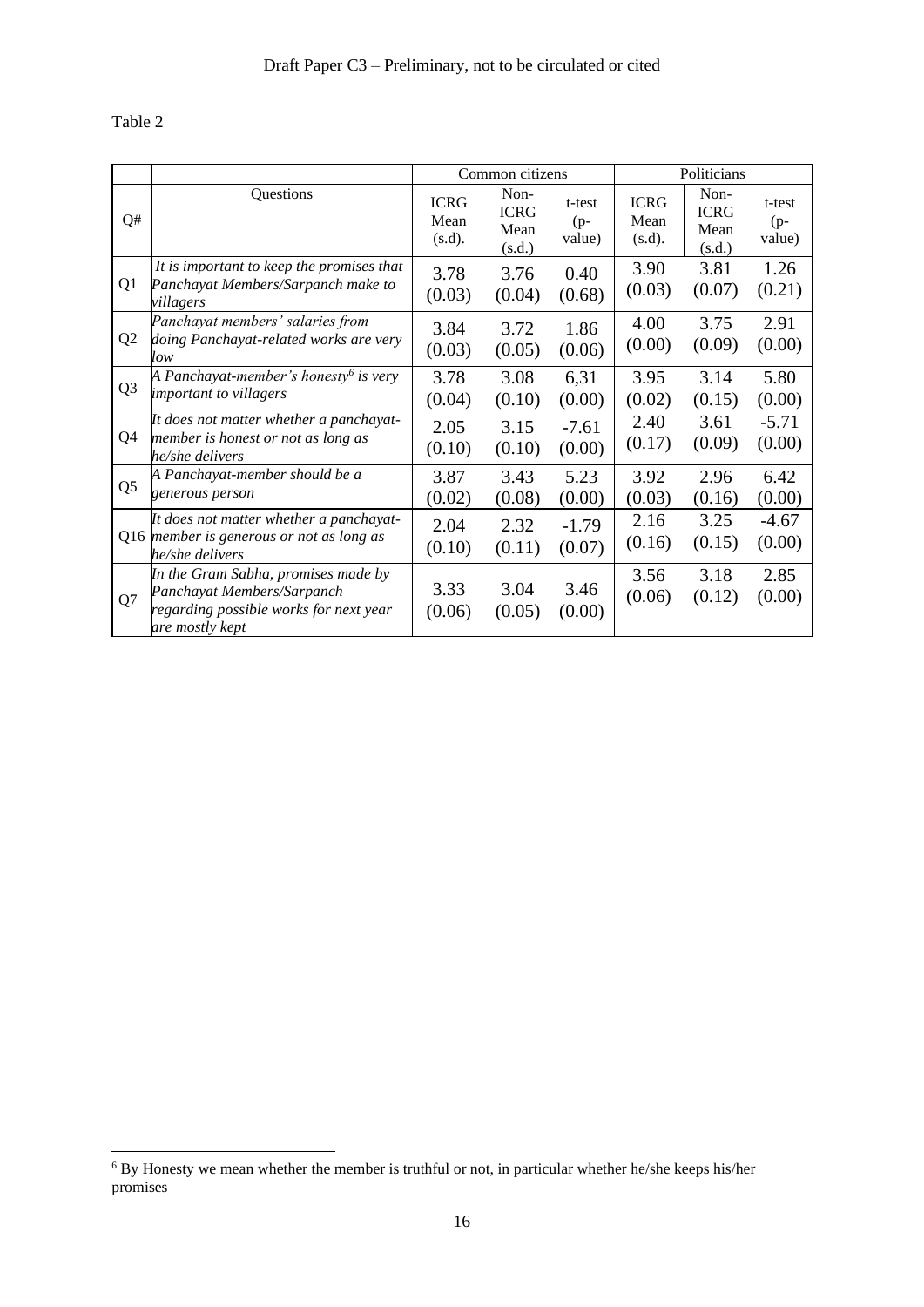## **Appendix**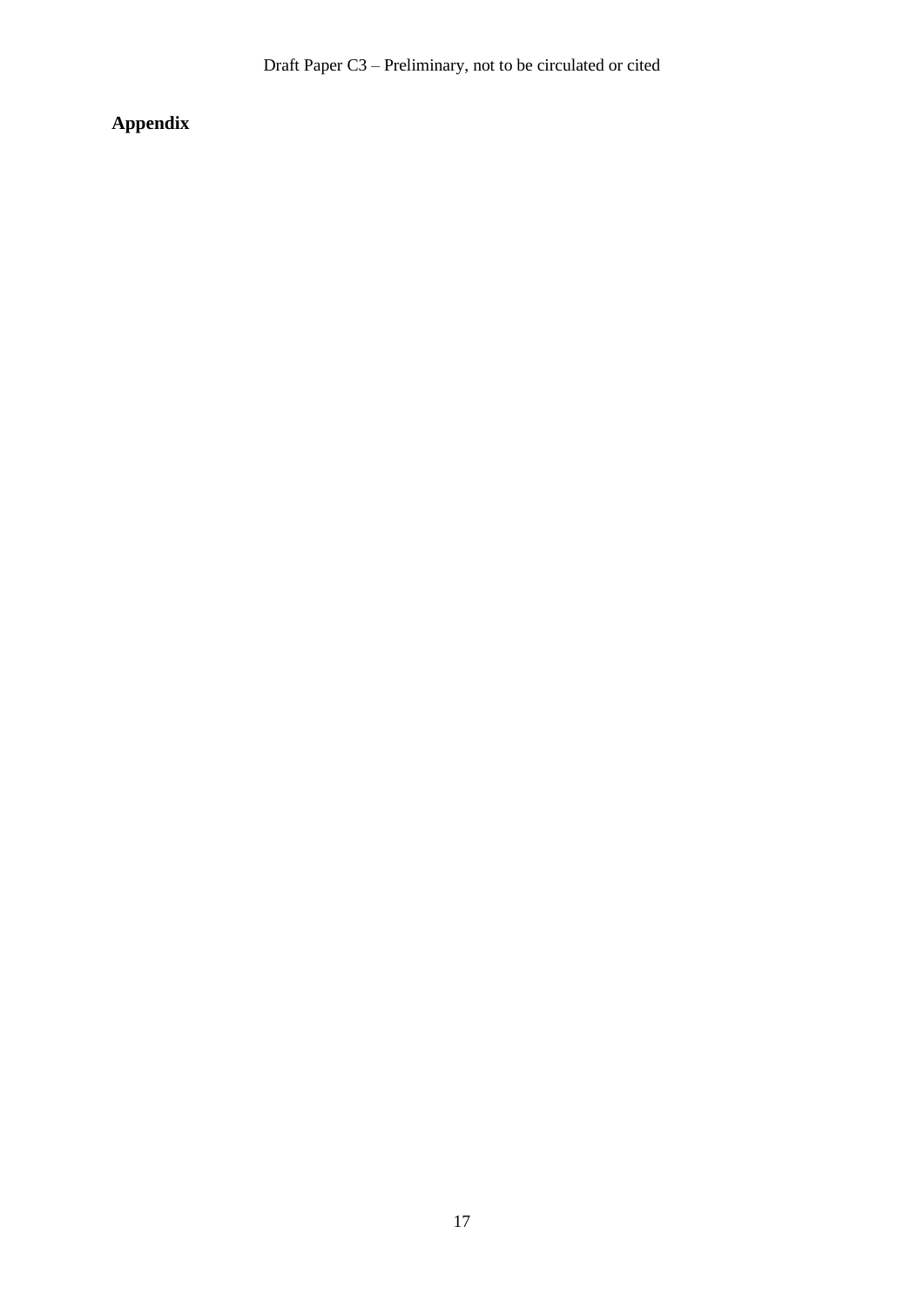## **Section A**

### **General information to be completed by the respondents**

By proceeding with the survey you are confirming that you: (1) have read or been informed about the content of the Participation Information Sheet and have had the opportunity to consider the information and ask questions; (2) understand that your participation in the study is voluntary and that you are free to withdraw at any time without giving a reason; (3) agree that the collected information may be used in an anonymous form to support other research in the future.

- 1. Male  $(\_)$  Female  $(\_)$
- 2. Age:
- 3. Household main occupation:
- 4. What is your main occupation, if any:
- 5. What jati (i.e., caste) do you belong to?
- 6. Religion: Hindu  $(\_\_\)$  Muslim  $(\_\_\)$  Other  $(\_\_\)$
- 7. How many years of education have you completed? \_\_\_\_\_ years
- 8. Have you heard of Climate Change? Yes No
- 9. Have you heard of ICRG? Yes No. If Yes,
- 10. Have you attended any ICRG training session? Yes (How many sessions \_\_\_) No
- 11. How many Gram Sabhas did you attend in last 3 years?
- 12. Are you involved in planning and/or implementing ICRG works? Yes No
- 13. If Yes, what's your role?
- 14. Are you presently an elected representative in your Gram Panchayat? YES NO
	- a. If yes, in what position? \_
	- b. If yes, is this a reserved seat? YES NO If, YES, which reservation category\_\_\_\_\_\_\_\_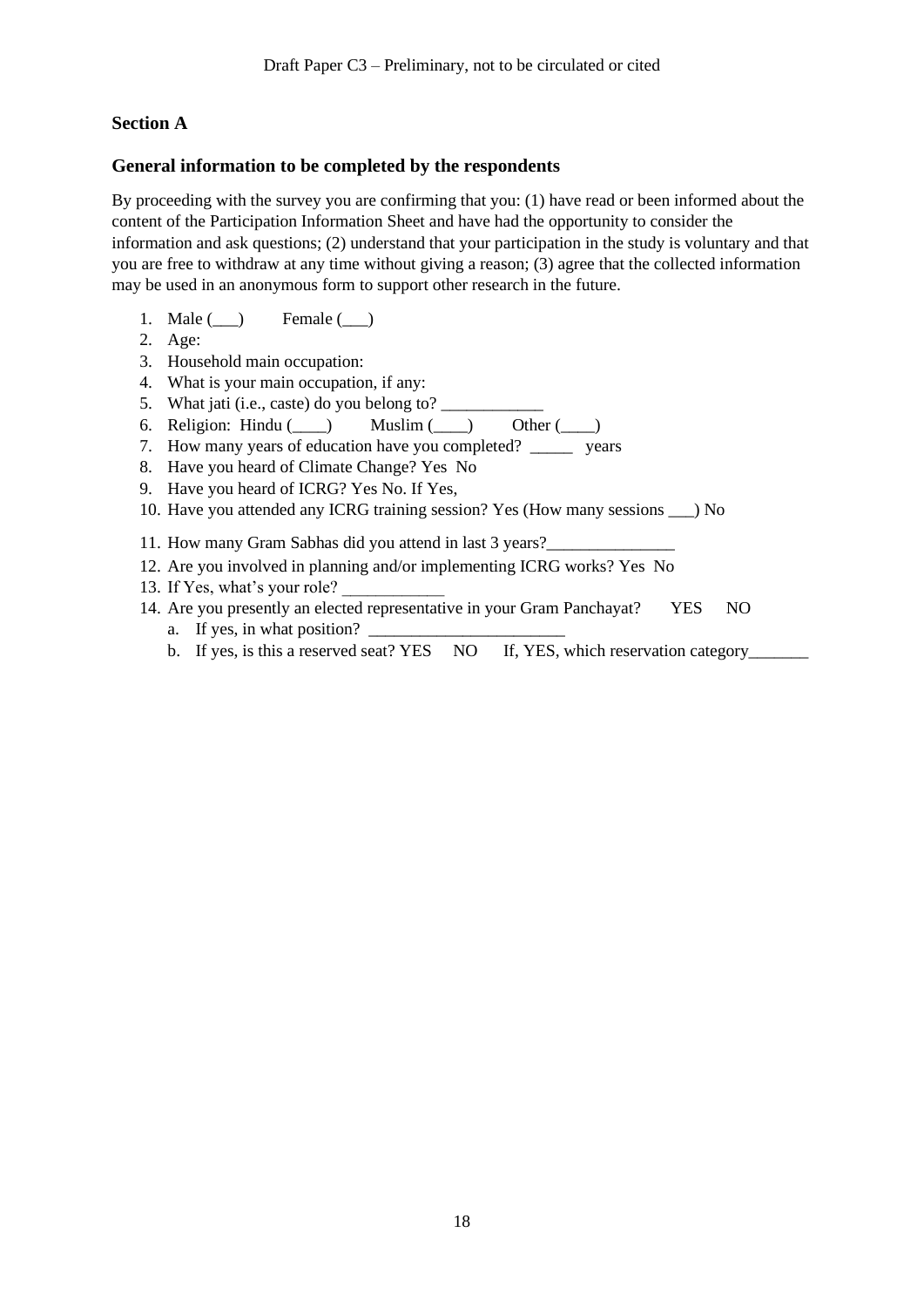### **Section B**

Please rate to what extent you agree/disagree with the following statements, according to the scale below:

| Strongly disagree | Somewhat disagree | Somewhat agree | Strongly agree |
|-------------------|-------------------|----------------|----------------|
|                   |                   |                |                |

| Q <sub>1</sub> | It is important to keep the promises that Panchayat Members/Sarpanch make to<br>villagers                                | 2 3 4         |  |
|----------------|--------------------------------------------------------------------------------------------------------------------------|---------------|--|
| Q <sub>2</sub> | Panchayat members' salaries from doing Panchayat-related works are very low                                              | 2 3           |  |
| Q <sub>3</sub> | A Panchayat-member's honesty <sup>7</sup> is very important to villagers                                                 | $2^{9}$       |  |
| Q <sub>4</sub> | It does not matter whether a panchayat-member is honest or not as long as he/she<br>delivers                             | 2 3 4         |  |
| Q <sub>5</sub> | A Panchayat-member should be a generous person                                                                           | $\mathcal{D}$ |  |
| Q <sub>6</sub> | It does not matter whether a panchayat-member is generous or not as long as he/she<br>delivers                           | 2 3 4         |  |
| Q7             | In the Gram Sabha, promises made by Panchayat Members/Sarpanch regarding<br>possible works for next year are mostly kept |               |  |

<sup>7</sup> By Honesty we mean whether the member is truthful or not, in particular whether he/she keeps his/her promises